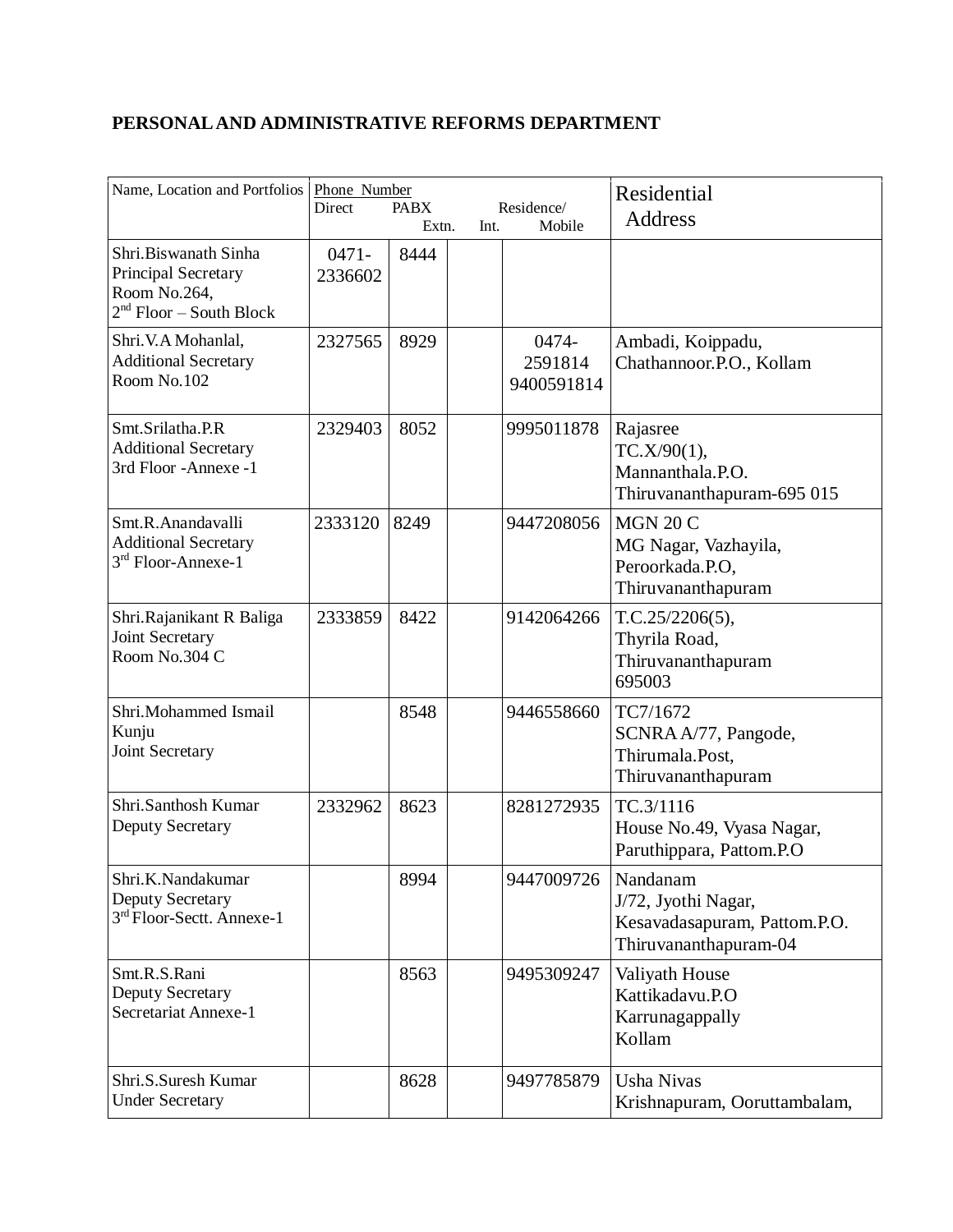| Room No.308,<br>3rd Floor-Annexe-1                                                                     |      |                                   | Thiruvananthapuram                                                                                  |
|--------------------------------------------------------------------------------------------------------|------|-----------------------------------|-----------------------------------------------------------------------------------------------------|
| Shri.Pramod.M.V<br><b>Under Secretary</b><br>Room No.308-A                                             | 8591 | 9447141249                        | Bizi Mandiram,<br>Madavoor Pullikkal,<br>Thiruvananthapuram-695 602                                 |
| Shri.Siju Jacob<br><b>Under Secretary</b><br>Room NO.303.C<br>3rdf Floor-Annexe-1                      | 8625 | 9447698615                        | Kaithappuzha<br>Jyothis, Cheriyala,<br>Alummoodu.P.O., Kollam                                       |
| Shri.V.Sen<br><b>Under Secretary</b><br>Room No.113                                                    | 8925 | 9744328441                        | Peyantathody<br>Vakkom.P.O.<br>Thiruvananthapuram                                                   |
| Smt.Chitra.M.S<br><b>Under Secretary</b><br>Room No.308 B                                              | 8668 | 9447413090                        | Padma Swaroj<br>Kariavattom.P.O.<br>Thiruvananthapuram                                              |
| Shri.C.V.Pradeep Kumar<br><b>Under Secretary</b>                                                       | 7133 | 2595489<br>9496101980             | Thiruvonam<br>Monvila<br>Kulathoor.P.O<br>Thiruvananthapuram                                        |
| Shri.Suresh Kumar.S<br>Under Secretary's Room<br>No.113<br><b>Ist Floor Annexe-1</b>                   | 7092 | $0471 -$<br>2394825<br>9387832607 | Visala Bhavan, Paroorrkuzhi,<br>Pallikkal, Vedivechan Kovil.P.O<br>Thiruvananthapuram<br>695 501    |
| Shri.R.Sivakumar,<br>Language Expert<br>Room No.304 D<br>3 <sup>rd</sup> Floor-Secretariat<br>Annexe-1 | 8831 | 8281472707                        | Sreevalsam, T.C.1/1107,<br>Thoppil Lane, Kumarapuram,<br>Medical CollegeP.O.,<br>Thiruvananthapuram |

## **SECTIONS**

| Adv.A           | 8460 | Annexe 1 |
|-----------------|------|----------|
| Adv.B           | 7033 |          |
| Adv.C           | 8508 |          |
| Rules           | 7032 |          |
| AR 1&2          | 8532 |          |
| AR 3&4          | 7027 |          |
| AR <sub>5</sub> | 7031 |          |